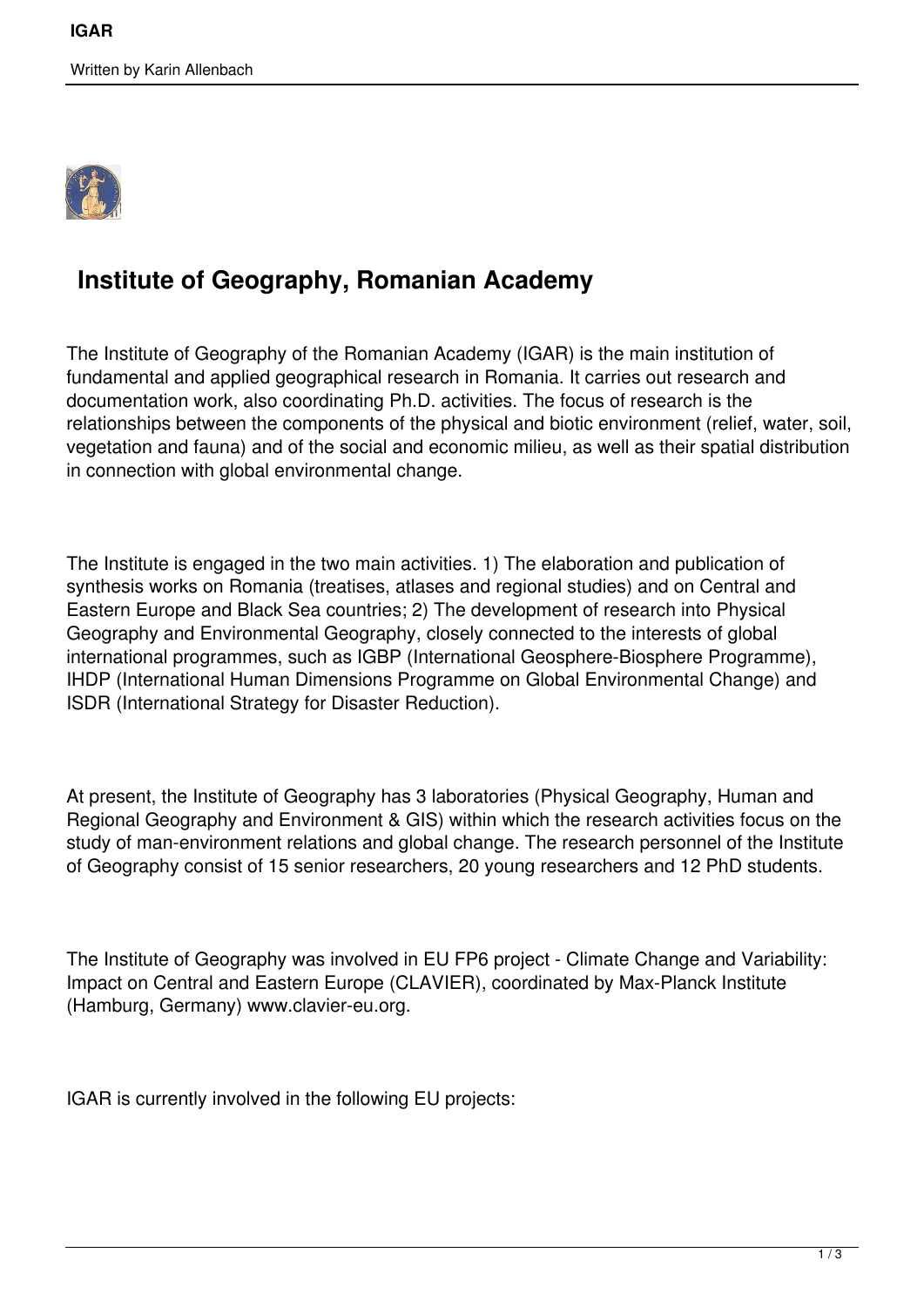.

South-East Europe Transnational Cooperation Programme - Climate Change and Impacts on Water Supply (CC-WaterS); Project coordinator: Viena City Hall, Austria (2009-2012); http://w ww.ccwaters.eu/

FP7 – Enabling climate information service for Europe (ECLISE); Project coordinator: Royal Netherlands Meteorological Institute (KNMI), The Netherlands (2011 – 2013).

FP7 - People – Marie Curie Initial Training Network - Changing Hydro-meteorological Risks – as Analyzed by a New Generation of European Scientists (CHANGES); Project coordinator: University of Twente, Faculty of Geo-Information Science and earth Observation, The Netherlands (2011-2015).

## **The project will essentially be implemented by:**

 - PhD Monica Dumitrascu is a Senior Researcher, Deputy Director of the Institute of Geography and expert in environmental change, land use and GIS analysis. Her scientific field of interest is environmental change and the impact of global climate change on landscape, agriculture and environmental degradation. She published over 50 publications on landscape change and environment issues in Romania.

 - PhD Prof. Dan Balteanu is the Director of the Institute of Geography and Chair of the Romanian National Committee on Global Environmental Change. He is senior researcher at the Institute of Geography, PhD supervisor, his research field being environmental change and natural & technological hazards. He published over 15 volumes, and 100 scientific papers, many of them referring to the global change issues.

 - PhD Ines Grigorescu is a scientific researcher in the Institute of Geography, with expertise in studying man-environment relationships and integrated environmental assessment, and environmental change.

 - PhD Mihaela Sima is a senior researcher and head of Environment and GIS Laboratory with expertise in environmental geography, water contamination and natural and technological hazards

 - PhD Ana Popovici is a scientific researcher in the Institute of Geography. Her domains of interest are land use - land cover changes, agriculture and impact on environment and society, GIS and modeling.

 - PhD Carmen-Sofia Dragota, senior researcher with research interest in climate change and variability issues

 - PhD Diana Dogaru, scientific researcher with focus on environmental vulnerability assessment, GIS and modeling

 - PhD Bianca Mitrica, is senior researcher, Head of the Human and Regional Geography laboratory; fields of interest: socio-economic impact assessment

 - PhD Gheorghe Kucsicsa, Research Assistant; research activity: environmental impact assessment, GIS and modeling